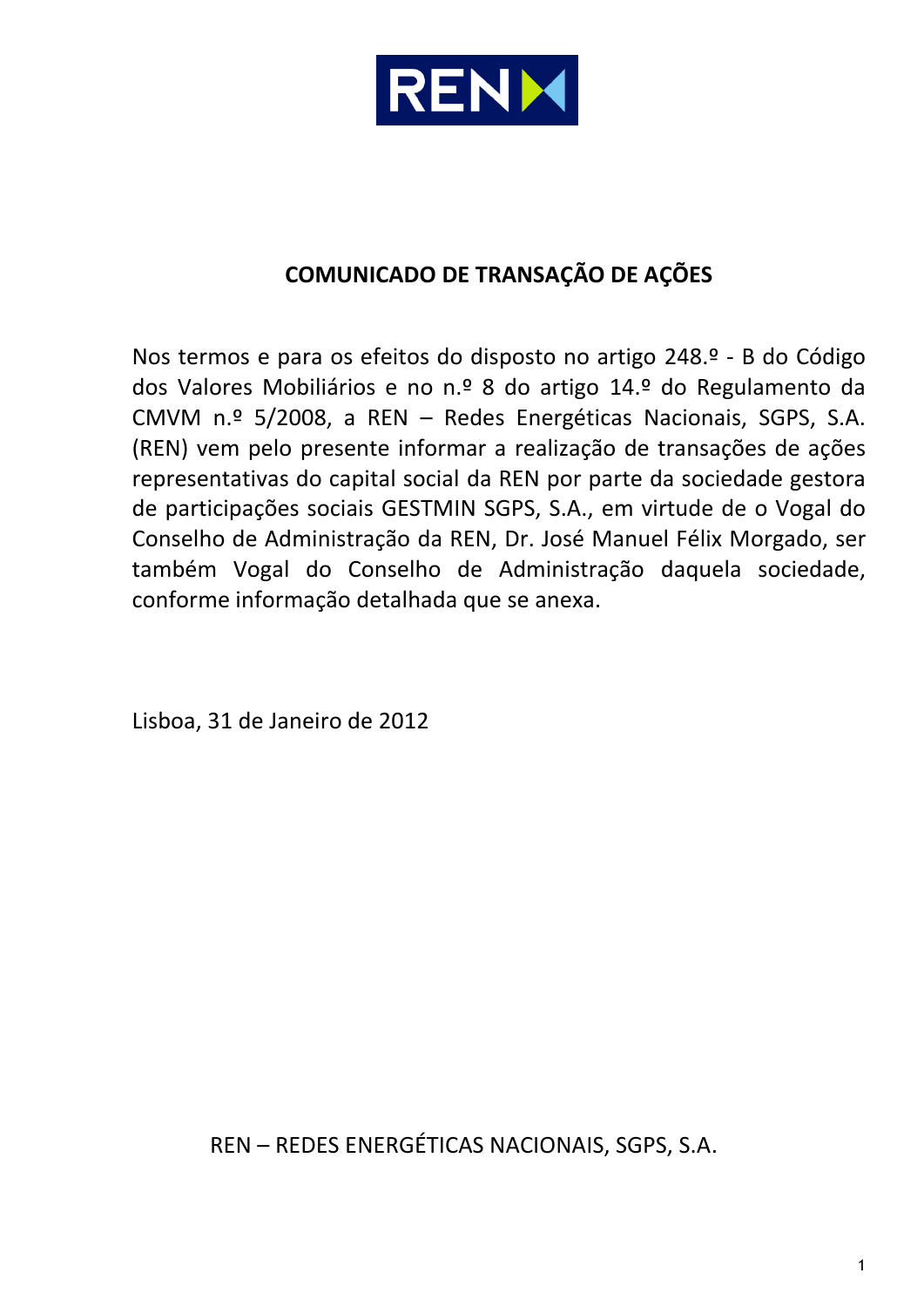

## Comunicação de transações de ações da REN – Redes Energéticas Nacionais, SGPS, S.A.

| Motivo da<br>comunicação: | Transação efetuada por uma entidade relacionada com um<br>Dirigente da REN SGPS, S.A.                                                           |
|---------------------------|-------------------------------------------------------------------------------------------------------------------------------------------------|
| Nome completo:            | GESTMIN SGPS, S.A. (uma entidade relacionada com o Dr. José<br>Manuel Félix Morgado, o qual é vogal do respectivo Conselho de<br>Administração) |
| N.º inicial de ações:     | 30,195,318                                                                                                                                      |
| N.º final de ações:       | 30,438,000                                                                                                                                      |

| N.º<br><b>Transação</b> | Tipo de<br>transação | <b>Local</b>           | Quant. | <b>Preço</b> | Data da<br>transação |
|-------------------------|----------------------|------------------------|--------|--------------|----------------------|
|                         | Compra               | <b>Euronext Lisbon</b> | 500    | € 2,085      | 13-Jan-12            |
| $\overline{2}$          | Compra               | <b>Euronext Lisbon</b> | 500    | € 2,085      | 13-Jan-12            |
| $\overline{3}$          | Compra               | <b>Euronext Lisbon</b> | 1.500  | € 2,085      | 13-Jan-12            |
| $\overline{\mathbf{4}}$ | Compra               | <b>Euronext Lisbon</b> | 500    | € 2,080      | 13-Jan-12            |
| 5                       | Compra               | <b>Euronext Lisbon</b> | 500    | € 2,080      | 13-Jan-12            |
| 6                       | Compra               | <b>Euronext Lisbon</b> | 1.500  | € 2,080      | 13-Jan-12            |
| $\overline{7}$          | Compra               | <b>Euronext Lisbon</b> | 1.000  | € 2,072      | 13-Jan-12            |
| 8                       | Compra               | <b>Euronext Lisbon</b> | 526    | € 2,072      | 13-Jan-12            |
| 9                       | Compra               | <b>Euronext Lisbon</b> | 800    | € 2,072      | 13-Jan-12            |
| 10                      | Compra               | <b>Euronext Lisbon</b> | 100    | € 2,072      | 13-Jan-12            |
| 11                      | Compra               | <b>Euronext Lisbon</b> | 74     | € 2,072      | 13-Jan-12            |
| 12                      | Compra               | <b>Euronext Lisbon</b> | 1.000  | € 2,072      | 13-Jan-12            |
| 13                      | Compra               | <b>Euronext Lisbon</b> | 1.500  | € 2,072      | 13-Jan-12            |
| 14                      | Compra               | <b>Euronext Lisbon</b> | 1.663  | € 2,080      | 13-Jan-12            |
| 15                      | Compra               | <b>Euronext Lisbon</b> | 837    | € 2,080      | 13-Jan-12            |
| 16                      | Compra               | <b>Euronext Lisbon</b> | 96     | € 2,085      | 13-Jan-12            |
| 17                      | Compra               | <b>Euronext Lisbon</b> | 2.404  | € 2,085      | 13-Jan-12            |
| 18                      | Compra               | <b>Euronext Lisbon</b> | 2.500  | € 2,080      | 13-Jan-12            |
| 19                      | Compra               | <b>Euronext Lisbon</b> | 266    | € 2,080      | 13-Jan-12            |
| 20                      | Compra               | <b>Euronext Lisbon</b> | 2.500  | € 2,085      | 13-Jan-12            |
| 21                      | Compra               | Euronext Lisbon        | 1.000  | € 2,089      | 13-Jan-12            |
| 22                      | Compra               | <b>Euronext Lisbon</b> | 1.230  | € 2,089      | 13-Jan-12            |
| 23                      | Compra               | <b>Euronext Lisbon</b> | 1.000  | € 2,089      | 13-Jan-12            |
| 24                      | Compra               | <b>Euronext Lisbon</b> | 414    | € 2,089      | 13-Jan-12            |
| 25                      | Compra               | <b>Euronext Lisbon</b> | 500    | € 2,089      | 13-Jan-12            |
| 26                      | Compra               | Euronext Lisbon        | 86     | € 2,089      | 13-Jan-12            |
| 27                      | Compra               | <b>Euronext Lisbon</b> | 100    | € 2,089      | 13-Jan-12            |
| 28                      | Compra               | <b>Euronext Lisbon</b> | 670    | € 2,089      | 13-Jan-12            |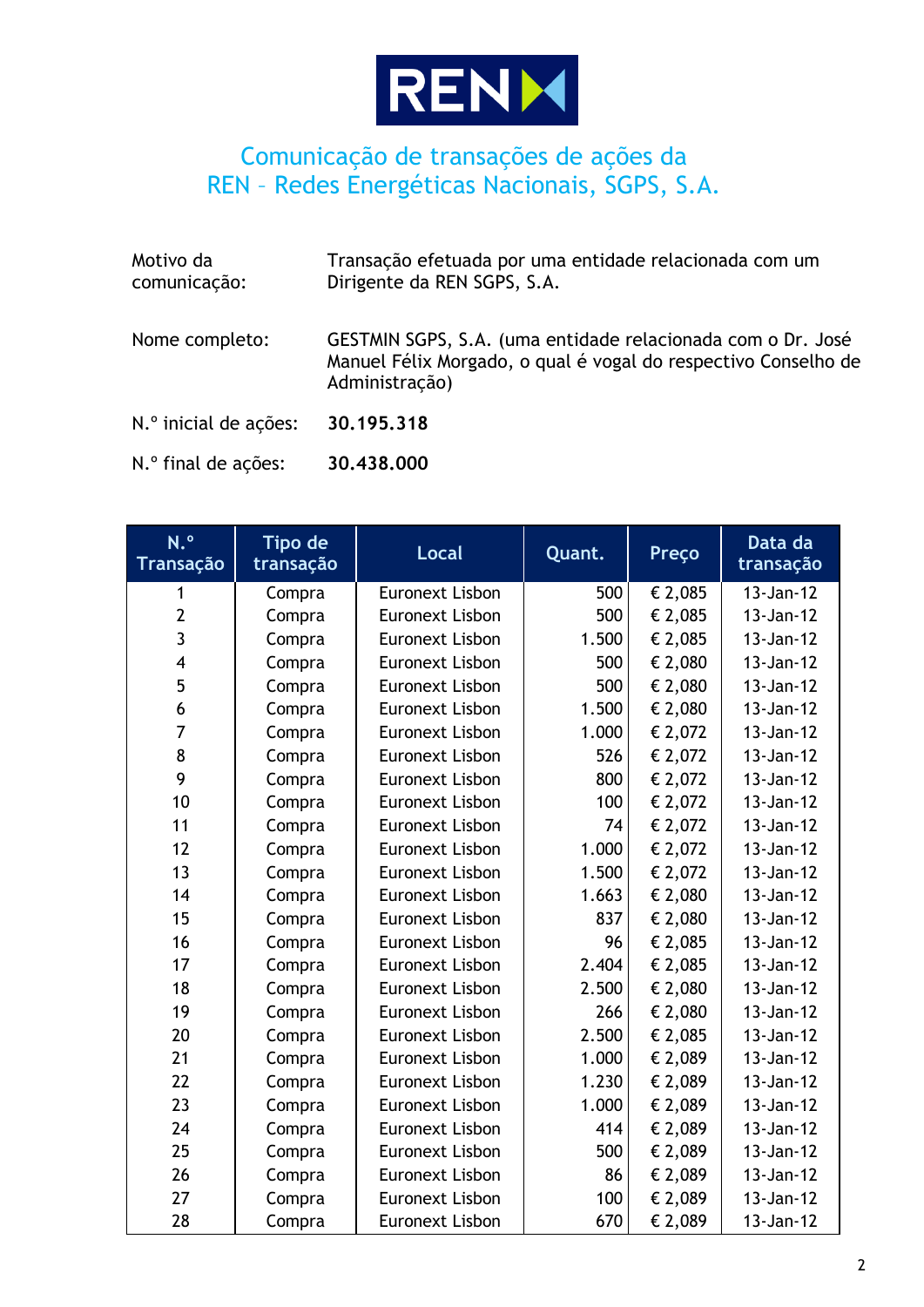

| 29 | Compra | <b>Euronext Lisbon</b> | 2.500 | € 2,085 | 13-Jan-12 |
|----|--------|------------------------|-------|---------|-----------|
| 30 | Compra | <b>Euronext Lisbon</b> | 2.000 | € 2,080 | 13-Jan-12 |
| 31 | Compra | <b>Euronext Lisbon</b> | 234   | € 2,080 | 13-Jan-12 |
| 32 | Compra | <b>Euronext Lisbon</b> | 844   | € 2,080 | 13-Jan-12 |
| 33 | Compra | <b>Euronext Lisbon</b> | 1.156 | € 2,080 | 13-Jan-12 |
| 34 | Compra | <b>Euronext Lisbon</b> | 5.000 | € 2,080 | 13-Jan-12 |
| 35 | Compra | <b>Euronext Lisbon</b> | 190   | € 2,055 | 16-Jan-12 |
| 36 | Compra | <b>Euronext Lisbon</b> | 100   | € 2,055 | 16-Jan-12 |
| 37 | Compra | <b>Euronext Lisbon</b> | 710   | € 2,055 | 16-Jan-12 |
| 38 | Compra | <b>Euronext Lisbon</b> | 1.500 | € 2,077 | 16-Jan-12 |
| 39 | Compra | <b>Euronext Lisbon</b> | 500   | € 2,065 | 16-Jan-12 |
| 40 | Compra | <b>Euronext Lisbon</b> | 378   | € 2,065 | 16-Jan-12 |
| 41 | Compra | <b>Euronext Lisbon</b> | 230   | € 2,065 | 16-Jan-12 |
| 42 | Compra | <b>Euronext Lisbon</b> | 270   | € 2,065 | 16-Jan-12 |
| 43 | Compra | <b>Euronext Lisbon</b> | 500   | € 2,065 | 16-Jan-12 |
| 44 | Compra | <b>Euronext Lisbon</b> | 122   | € 2,065 | 16-Jan-12 |
| 45 | Compra | <b>Euronext Lisbon</b> | 2.000 | € 2,065 | 16-Jan-12 |
| 46 | Compra | <b>Euronext Lisbon</b> | 2.097 | € 2,065 | 16-Jan-12 |
| 47 | Compra | <b>Euronext Lisbon</b> | 403   | € 2,065 | 16-Jan-12 |
| 48 | Compra | <b>Euronext Lisbon</b> | 1.000 | € 2,065 | 16-Jan-12 |
| 49 | Compra | <b>Euronext Lisbon</b> | 1.000 | € 2,065 | 16-Jan-12 |
| 50 | Compra | <b>Euronext Lisbon</b> | 500   | € 2,065 | 16-Jan-12 |
| 51 | Compra | <b>Euronext Lisbon</b> | 500   | € 2,065 | 16-Jan-12 |
| 52 | Compra | <b>Euronext Lisbon</b> | 500   | € 2,065 | 16-Jan-12 |
| 53 | Compra | <b>Euronext Lisbon</b> | 500   | € 2,065 | 16-Jan-12 |
| 54 | Compra | <b>Euronext Lisbon</b> | 605   | € 2,065 | 16-Jan-12 |
| 55 | Compra | <b>Euronext Lisbon</b> | 395   | € 2,065 | 16-Jan-12 |
| 56 | Compra | <b>Euronext Lisbon</b> | 1.000 | € 2,065 | 16-Jan-12 |
| 57 | Compra | <b>Euronext Lisbon</b> | 5.000 | € 2,085 | 17-Jan-12 |
| 58 | Compra | <b>Euronext Lisbon</b> | 5.000 | € 2,090 | 17-Jan-12 |
| 59 | Compra | <b>Euronext Lisbon</b> | 5.000 | € 2,098 | 17-Jan-12 |
| 60 | Compra | <b>Euronext Lisbon</b> | 3.000 | € 2,092 | 17-Jan-12 |
| 61 | Compra | <b>Euronext Lisbon</b> | 490   | € 2,082 | 17-Jan-12 |
| 62 | Compra | <b>Euronext Lisbon</b> | 820   | € 2,086 | 17-Jan-12 |
| 63 | Compra | <b>Euronext Lisbon</b> | 118   | € 2,086 | 17-Jan-12 |
| 64 | Compra | <b>Euronext Lisbon</b> | 62    | € 2,086 | 17-Jan-12 |
| 65 | Compra | <b>Euronext Lisbon</b> | 4.000 | € 2,086 | 17-Jan-12 |
| 66 | Compra | <b>Euronext Lisbon</b> | 2.500 | € 2,088 | 17-Jan-12 |
| 67 | Compra | <b>Euronext Lisbon</b> | 2.010 | € 2,082 | 17-Jan-12 |
| 68 | Compra | <b>Euronext Lisbon</b> | 1.542 | € 2,083 | 17-Jan-12 |
| 69 | Compra | <b>Euronext Lisbon</b> | 958   | € 2,083 | 17-Jan-12 |
| 70 | Compra | <b>Euronext Lisbon</b> | 180   | € 2,075 | 17-Jan-12 |
| 71 | Compra | <b>Euronext Lisbon</b> | 490   | € 2,075 | 17-Jan-12 |
| 72 | Compra | <b>Euronext Lisbon</b> | 297   | € 2,075 | 17-Jan-12 |
| 73 | Compra | <b>Euronext Lisbon</b> | 330   | € 2,075 | 17-Jan-12 |
| 74 | Compra | <b>Euronext Lisbon</b> | 1.203 | € 2,075 | 17-Jan-12 |
| 75 | Compra | Euronext Lisbon        | 21    | € 2,075 | 17-Jan-12 |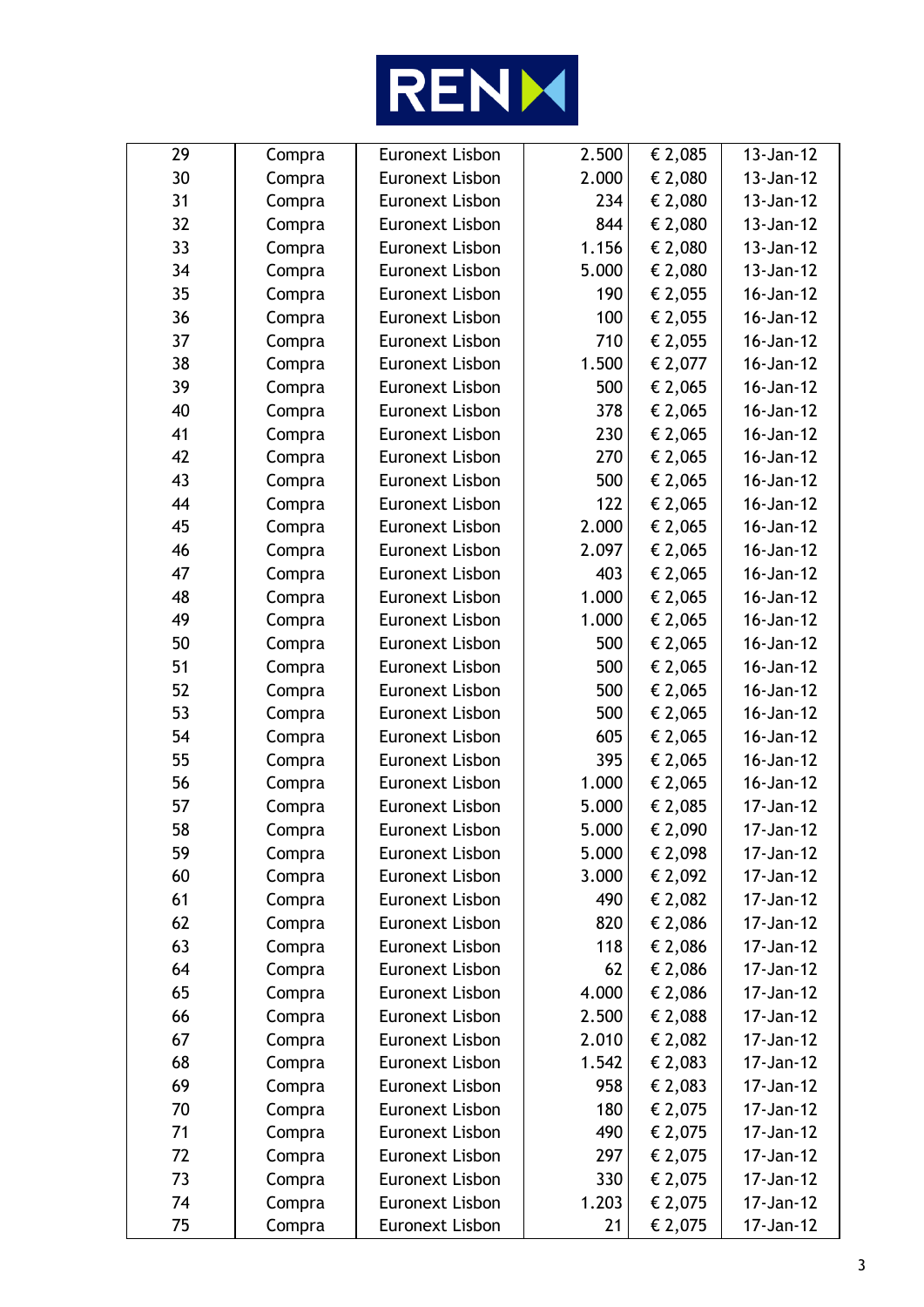

| 76  | Compra | Euronext Lisbon        | 479   | € 2,075     | 17-Jan-12 |
|-----|--------|------------------------|-------|-------------|-----------|
| 77  | Compra | Euronext Lisbon        | 480   | € 2,070     | 18-Jan-12 |
| 78  | Compra | <b>Euronext Lisbon</b> | 70    | € 2,070     | 18-Jan-12 |
| 79  | Compra | Euronext Lisbon        | 41    | € 2,070     | 18-Jan-12 |
| 80  | Compra | <b>Euronext Lisbon</b> | 409   | € 2,070     | 18-Jan-12 |
| 81  | Compra | <b>Euronext Lisbon</b> | 160   | € 2,068     | 18-Jan-12 |
| 82  | Compra | <b>Euronext Lisbon</b> | 490   | € 2,068     | 18-Jan-12 |
| 83  | Compra | Euronext Lisbon        | 350   | € 2,068     | 18-Jan-12 |
| 84  | Compra | <b>Euronext Lisbon</b> | 660   | € 2,068     | 18-Jan-12 |
| 85  | Compra | <b>Euronext Lisbon</b> | 300   | € 2,068     | 18-Jan-12 |
| 86  | Compra | <b>Euronext Lisbon</b> | 40    | € 2,068     | 18-Jan-12 |
| 87  | Compra | Euronext Lisbon        | 500   | € 2,068     | 18-Jan-12 |
| 88  | Compra | <b>Euronext Lisbon</b> | 1.000 | € 2,068     | 18-Jan-12 |
| 89  | Compra | <b>Euronext Lisbon</b> | 1.500 | € 2,068     | 18-Jan-12 |
| 90  | Compra | <b>Euronext Lisbon</b> | 2.500 | € 2,068     | 18-Jan-12 |
| 91  | Compra | Euronext Lisbon        | 2.500 | € 2,068     | 18-Jan-12 |
| 92  | Compra | <b>Euronext Lisbon</b> | 200   | € 2,051     | 19-Jan-12 |
| 93  | Compra | <b>Euronext Lisbon</b> | 500   | € 2,061     | 19-Jan-12 |
| 94  | Compra | <b>Euronext Lisbon</b> | 2.000 | € 2,061     | 19-Jan-12 |
| 95  | Compra | Euronext Lisbon        | 800   | € 2,059     | 19-Jan-12 |
| 96  | Compra | <b>Euronext Lisbon</b> | 800   | € 2,059     | 19-Jan-12 |
| 97  | Compra | <b>Euronext Lisbon</b> | 300   | € 2,059     | 19-Jan-12 |
| 98  | Compra | <b>Euronext Lisbon</b> | 160   | € 2,059     | 19-Jan-12 |
| 99  | Compra | Euronext Lisbon        | 123   | € 2,059     | 19-Jan-12 |
| 100 | Compra | <b>Euronext Lisbon</b> | 117   | € 2,059     | 19-Jan-12 |
| 101 | Compra | <b>Euronext Lisbon</b> | 500   | € 2,055     | 19-Jan-12 |
| 102 | Compra | <b>Euronext Lisbon</b> | 500   | € 2,055     | 19-Jan-12 |
| 103 | Compra | <b>Euronext Lisbon</b> | 500   | € 2,055     | 19-Jan-12 |
| 104 | Compra | <b>Euronext Lisbon</b> | 500   | € 2,055     | 19-Jan-12 |
| 105 | Compra | <b>Euronext Lisbon</b> | 500   | $\in$ 2,056 | 19-Jan-12 |
| 106 | Compra | <b>Euronext Lisbon</b> | 500   | € 2,056     | 19-Jan-12 |
| 107 | Compra | Euronext Lisbon        | 1.475 | € 2,056     | 19-Jan-12 |
| 108 | Compra | Euronext Lisbon        | 25    | € 2,056     | 19-Jan-12 |
| 109 | Compra | Euronext Lisbon        | 1.000 | € 2,051     | 19-Jan-12 |
| 110 | Compra | <b>Euronext Lisbon</b> | 1.000 | € 2,051     | 19-Jan-12 |
| 111 | Compra | Euronext Lisbon        | 2.500 | € 2,051     | 19-Jan-12 |
| 112 | Compra | Euronext Lisbon        | 500   | € 2,051     | 19-Jan-12 |
| 113 | Compra | Euronext Lisbon        | 500   | € 2,050     | 19-Jan-12 |
| 114 | Compra | <b>Euronext Lisbon</b> | 500   | € 2,050     | 19-Jan-12 |
| 115 | Compra | Euronext Lisbon        | 474   | € 2,050     | 19-Jan-12 |
| 116 | Compra | <b>Euronext Lisbon</b> | 500   | € 2,050     | 19-Jan-12 |
| 117 | Compra | Euronext Lisbon        | 500   | € 2,050     | 19-Jan-12 |
| 118 | Compra | Euronext Lisbon        | 26    | € 2,050     | 19-Jan-12 |
| 119 | Compra | <b>Euronext Lisbon</b> | 1.000 | € 2,051     | 19-Jan-12 |
| 120 | Compra | <b>Euronext Lisbon</b> | 1.500 | € 2,051     | 19-Jan-12 |
| 121 | Compra | Euronext Lisbon        | 321   | € 2,050     | 19-Jan-12 |
| 122 | Compra | Euronext Lisbon        | 1.179 | € 2,050     | 19-Jan-12 |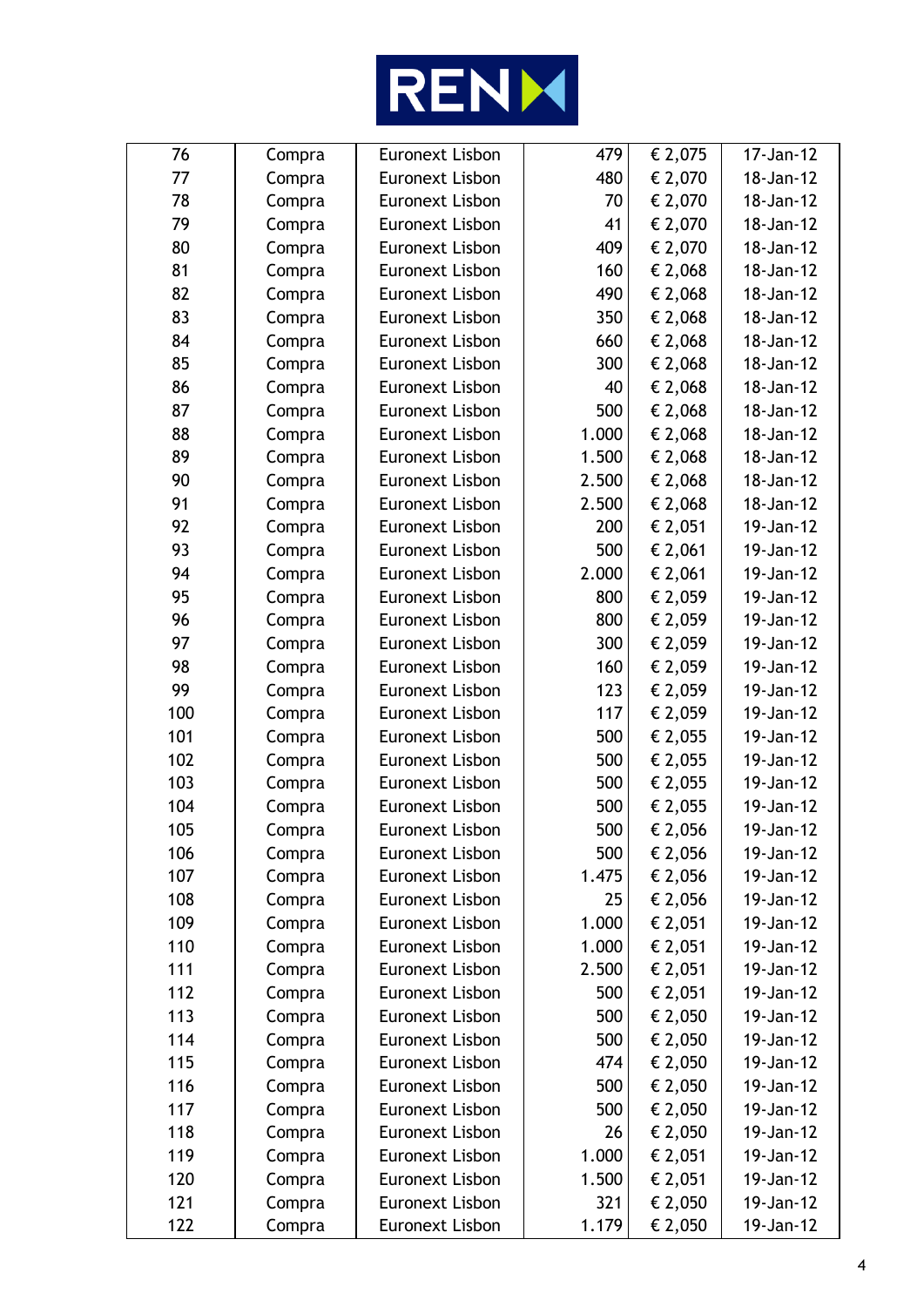

| 123 | Compra | <b>Euronext Lisbon</b> | 1.500 | € 2,050 | 19-Jan-12 |
|-----|--------|------------------------|-------|---------|-----------|
| 124 | Compra | Euronext Lisbon        | 3.000 | € 2,072 | 19-Jan-12 |
| 125 | Compra | <b>Euronext Lisbon</b> | 2.000 | € 2,090 | 20-Jan-12 |
| 126 | Compra | <b>Euronext Lisbon</b> | 1.000 | € 2,080 | 20-Jan-12 |
| 127 | Compra | <b>Euronext Lisbon</b> | 203   | € 2,080 | 20-Jan-12 |
| 128 | Compra | <b>Euronext Lisbon</b> | 797   | € 2,080 | 20-Jan-12 |
| 129 | Compra | <b>Euronext Lisbon</b> | 100   | € 2,080 | 20-Jan-12 |
| 130 | Compra | <b>Euronext Lisbon</b> | 900   | € 2,080 | 20-Jan-12 |
| 131 | Compra | <b>Euronext Lisbon</b> | 2.000 | € 2,080 | 20-Jan-12 |
| 132 | Compra | <b>Euronext Lisbon</b> | 249   | € 2,075 | 20-Jan-12 |
| 133 | Compra | <b>Euronext Lisbon</b> | 251   | € 2,075 | 20-Jan-12 |
| 134 | Compra | <b>Euronext Lisbon</b> | 389   | € 2,075 | 20-Jan-12 |
| 135 | Compra | <b>Euronext Lisbon</b> | 500   | € 2,075 | 20-Jan-12 |
| 136 | Compra | <b>Euronext Lisbon</b> | 183   | € 2,075 | 20-Jan-12 |
| 137 | Compra | <b>Euronext Lisbon</b> | 30    | € 2,075 | 20-Jan-12 |
| 138 | Compra | <b>Euronext Lisbon</b> | 287   | € 2,075 | 20-Jan-12 |
| 139 | Compra | <b>Euronext Lisbon</b> | 393   | € 2,075 | 20-Jan-12 |
| 140 | Compra | <b>Euronext Lisbon</b> | 500   | € 2,075 | 20-Jan-12 |
| 141 | Compra | <b>Euronext Lisbon</b> | 218   | € 2,075 | 20-Jan-12 |
| 142 | Compra | <b>Euronext Lisbon</b> | 1.500 | € 2,075 | 20-Jan-12 |
| 143 | Compra | <b>Euronext Lisbon</b> | 1.500 | € 2,075 | 20-Jan-12 |
| 144 | Compra | <b>Euronext Lisbon</b> | 500   | € 2,070 | 20-Jan-12 |
| 145 | Compra | <b>Euronext Lisbon</b> | 500   | € 2,070 | 20-Jan-12 |
| 146 | Compra | <b>Euronext Lisbon</b> | 500   | € 2,070 | 20-Jan-12 |
| 147 | Compra | <b>Euronext Lisbon</b> | 500   | € 2,070 | 20-Jan-12 |
| 148 | Compra | <b>Euronext Lisbon</b> | 3.000 | € 2,070 | 20-Jan-12 |
| 149 | Compra | <b>Euronext Lisbon</b> | 980   | € 2,065 | 20-Jan-12 |
| 150 | Compra | <b>Euronext Lisbon</b> | 20    | € 2,065 | 20-Jan-12 |
| 151 | Compra | <b>Euronext Lisbon</b> | 1.000 | € 2,065 | 20-Jan-12 |
| 152 | Compra | <b>Euronext Lisbon</b> | 1.000 | € 2,070 | 20-Jan-12 |
| 153 | Compra | <b>Euronext Lisbon</b> | 1.000 | € 2,070 | 20-Jan-12 |
| 154 | Compra | <b>Euronext Lisbon</b> | 133   | € 2,065 | 20-Jan-12 |
| 155 | Compra | <b>Euronext Lisbon</b> | 500   | € 2,065 | 20-Jan-12 |
| 156 | Compra | <b>Euronext Lisbon</b> | 1.000 | € 2,070 | 20-Jan-12 |
| 157 | Compra | <b>Euronext Lisbon</b> | 1.500 | € 2,070 | 20-Jan-12 |
| 158 | Compra | <b>Euronext Lisbon</b> | 14    | € 2,065 | 20-Jan-12 |
| 159 | Compra | <b>Euronext Lisbon</b> | 353   | € 2,065 | 20-Jan-12 |
| 160 | Compra | <b>Euronext Lisbon</b> | 2.945 | € 2,065 | 20-Jan-12 |
| 161 | Compra | <b>Euronext Lisbon</b> | 900   | € 2,065 | 20-Jan-12 |
| 162 | Compra | <b>Euronext Lisbon</b> | 1.155 | € 2,065 | 20-Jan-12 |
| 163 | Compra | <b>Euronext Lisbon</b> | 500   | € 2,065 | 20-Jan-12 |
| 164 | Compra | <b>Euronext Lisbon</b> | 13    | € 2,065 | 20-Jan-12 |
| 165 | Compra | <b>Euronext Lisbon</b> | 3.987 | € 2,065 | 20-Jan-12 |
| 166 | Compra | <b>Euronext Lisbon</b> | 5.000 | € 2,065 | 20-Jan-12 |
| 167 | Compra | <b>Euronext Lisbon</b> | 2.500 | € 2,070 | 20-Jan-12 |
| 168 | Compra | <b>Euronext Lisbon</b> | 1.000 | € 2,090 | 24-Jan-12 |
| 169 | Compra | <b>Euronext Lisbon</b> | 1.000 | € 2,090 | 24-Jan-12 |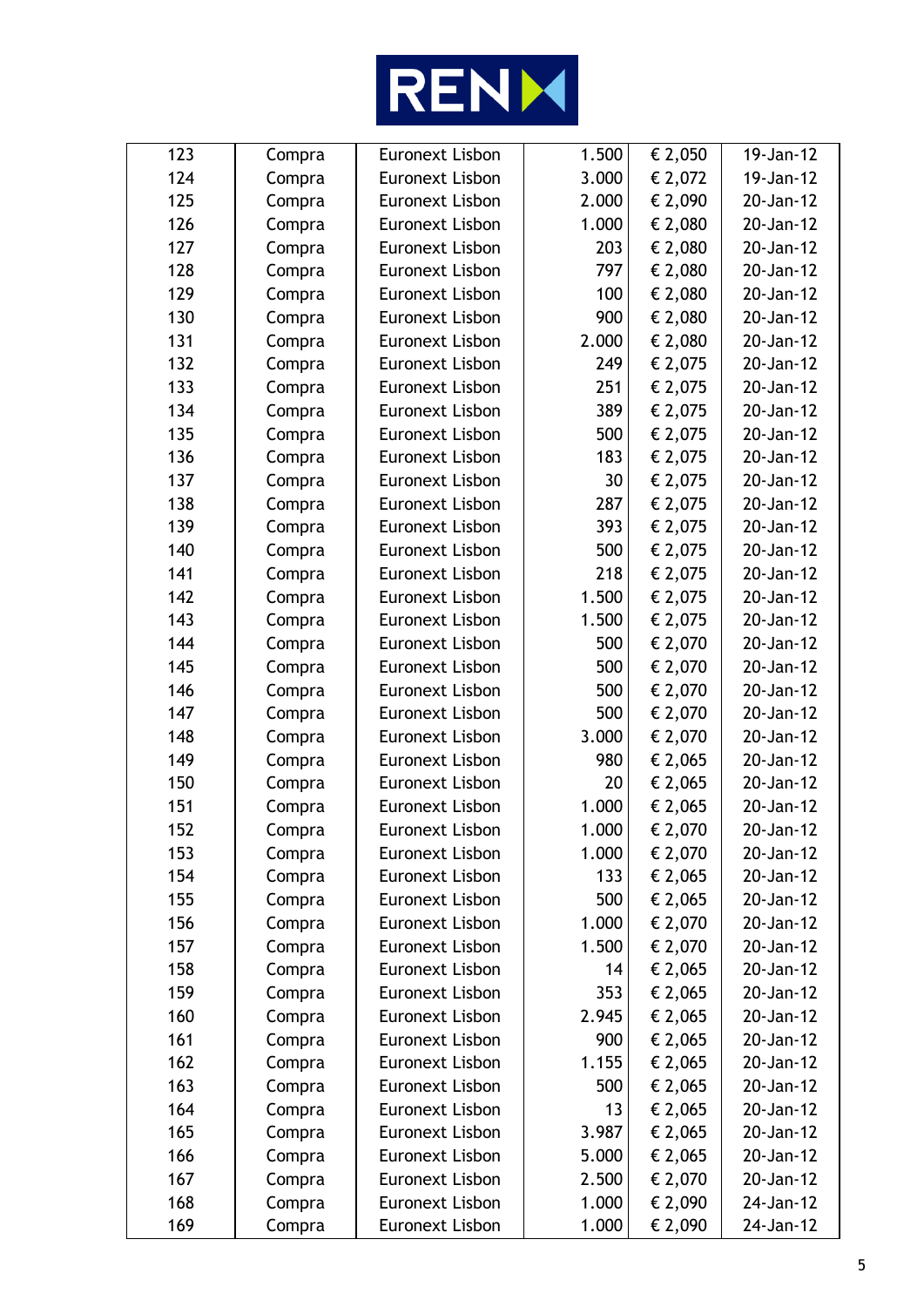

| 170 | Compra | <b>Euronext Lisbon</b> | 555   | € 2,090          | 24-Jan-12 |
|-----|--------|------------------------|-------|------------------|-----------|
| 171 | Compra | <b>Euronext Lisbon</b> | 247   | € 2,090          | 24-Jan-12 |
| 172 | Compra | <b>Euronext Lisbon</b> | 604   | € 2,100          | 24-Jan-12 |
| 173 | Compra | <b>Euronext Lisbon</b> | 1.800 | € 2,100          | 24-Jan-12 |
| 174 | Compra | <b>Euronext Lisbon</b> | 1.500 | $\epsilon$ 2,100 | 24-Jan-12 |
| 175 | Compra | <b>Euronext Lisbon</b> | 96    | € 2,100          | 24-Jan-12 |
| 176 | Compra | <b>Euronext Lisbon</b> | 248   | € 2,090          | 24-Jan-12 |
| 177 | Compra | <b>Euronext Lisbon</b> | 25    | € 2,090          | 24-Jan-12 |
| 178 | Compra | <b>Euronext Lisbon</b> | 480   | € 2,090          | 24-Jan-12 |
| 179 | Compra | <b>Euronext Lisbon</b> | 1.000 | € 2,090          | 24-Jan-12 |
| 180 | Compra | <b>Euronext Lisbon</b> | 2.314 | € 2,090          | 24-Jan-12 |
| 181 | Compra | <b>Euronext Lisbon</b> | 1.000 | € 2,090          | 24-Jan-12 |
| 182 | Compra | <b>Euronext Lisbon</b> | 131   | € 2,090          | 24-Jan-12 |
| 183 | Compra | <b>Euronext Lisbon</b> | 10    | € 2,082          | 24-Jan-12 |
| 184 | Compra | <b>Euronext Lisbon</b> | 71    | € 2,082          | 24-Jan-12 |
| 185 | Compra | <b>Euronext Lisbon</b> | 419   | € 2,082          | 24-Jan-12 |
| 186 | Compra | <b>Euronext Lisbon</b> | 2.500 | € 2,082          | 24-Jan-12 |
| 187 | Compra | <b>Euronext Lisbon</b> | 369   | € 2,090          | 24-Jan-12 |
| 188 | Compra | <b>Euronext Lisbon</b> | 1.620 | € 2,090          | 24-Jan-12 |
| 189 | Compra | <b>Euronext Lisbon</b> | 30    | € 2,090          | 24-Jan-12 |
| 190 | Compra | <b>Euronext Lisbon</b> | 565   | € 2,090          | 24-Jan-12 |
| 191 | Compra | <b>Euronext Lisbon</b> | 1.380 | € 2,090          | 24-Jan-12 |
| 192 | Compra | <b>Euronext Lisbon</b> | 1.000 | € 2,090          | 24-Jan-12 |
| 193 | Compra | <b>Euronext Lisbon</b> | 36    | € 2,090          | 24-Jan-12 |
| 194 | Compra | <b>Euronext Lisbon</b> | 80    | € 2,090          | 24-Jan-12 |
| 195 | Compra | <b>Euronext Lisbon</b> | 1.822 | € 2,094          | 24-Jan-12 |
| 196 | Compra | <b>Euronext Lisbon</b> | 500   | € 2,095          | 24-Jan-12 |
| 197 | Compra | <b>Euronext Lisbon</b> | 2.416 | € 2,095          | 24-Jan-12 |
| 198 | Compra | <b>Euronext Lisbon</b> | 262   | € 2,095          | 24-Jan-12 |
| 199 | Compra | <b>Euronext Lisbon</b> | 288   | € 2,090          | 24-Jan-12 |
| 200 | Compra | <b>Euronext Lisbon</b> | 750   | € 2,097          | 24-Jan-12 |
| 201 | Compra | <b>Euronext Lisbon</b> | 1.750 | € 2,097          | 24-Jan-12 |
| 202 | Compra | <b>Euronext Lisbon</b> | 2.500 | € 2,098          | 24-Jan-12 |
| 203 | Compra | <b>Euronext Lisbon</b> | 3.000 | € 2,099          | 24-Jan-12 |
| 204 | Compra | <b>Euronext Lisbon</b> | 964   | € 2,100          | 24-Jan-12 |
| 205 | Compra | <b>Euronext Lisbon</b> | 1.036 | € 2,100          | 24-Jan-12 |
| 206 | Compra | <b>Euronext Lisbon</b> | 964   | € 2,100          | 24-Jan-12 |
| 207 | Compra | <b>Euronext Lisbon</b> | 500   | € 2,100          | 24-Jan-12 |
| 208 | Compra | Euronext Lisbon        | 100   | € 2,100          | 24-Jan-12 |
| 209 | Compra | <b>Euronext Lisbon</b> | 1.198 | € 2,100          | 24-Jan-12 |
| 210 | Compra | <b>Euronext Lisbon</b> | 2.500 | € 2,100          | 24-Jan-12 |
| 211 | Compra | <b>Euronext Lisbon</b> | 2.238 | € 2,100          | 24-Jan-12 |
| 212 | Compra | <b>Euronext Lisbon</b> | 825   | € 2,125          | 24-Jan-12 |
| 213 | Compra | <b>Euronext Lisbon</b> | 3.098 | € 2,125          | 24-Jan-12 |
| 214 | Compra | <b>Euronext Lisbon</b> | 252   | € 2,125          | 24-Jan-12 |
| 215 | Compra | <b>Euronext Lisbon</b> | 490   | € 2,125          | 24-Jan-12 |
| 216 | Compra | <b>Euronext Lisbon</b> | 335   | € 2,125          | 24-Jan-12 |